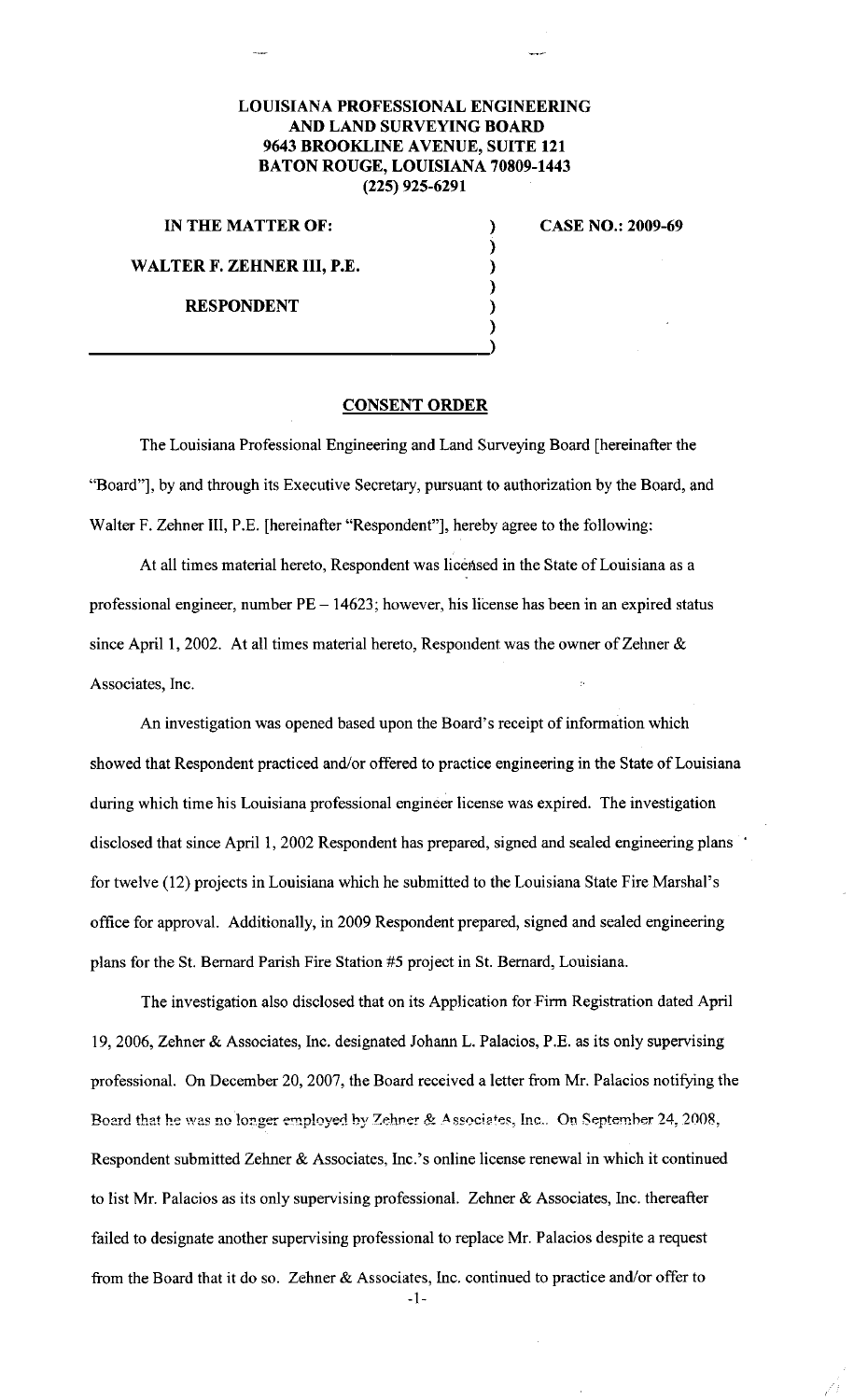practice engineering in the State of Louisiana after December 20, 2007, including preparing and issuing the engineering plans for the St. Bernard Parish Fire Station project mentioned above.

La. R.S. 37:698(A)(9) and (16) prohibit licensees from practicing and/or offering to practice engineering in the State of Louisiana with an expired license. La. R.S. 37:698(A)(l) prohibits fraud, deceit, material misstatement, or perjury or the giving of any false or forged evidence in applying for a renewal license. La. R.S. 37:698(A)(6), *to wit* LAC Title 46:LXI§2305, requires that (a) all firms designate one or more supervising professionals who are active employees of the firm and (b) all professional services provided by a firm must be performed under the responsible charge of one or more of its supervising professionals. La. R.S. 37:698(A)(12) prohibits licensees from aiding or assisting another person in violating the laws and/or rules of the Board. La. R.S. 37:698(H) permits the Board to take disciplinary action against persons who violate La. R.S.  $37:698(A)(9)$ ,  $(12)$  and  $(16)$ , upon a finding of guilt following the preferral of charges, notice and hearing and a majority vote of its entire membership authorized to participate in the proceeding. La. R.S. 37:698(A)(1), (6), (9), (12) and (16), La. R.S. 37:698(H) and LAC Title 46:LX1§2305 were in effect at all times material hereto.

It is undisputed that (a) Respondent's license to practice and/or offer to practice engineering in Louisiana has been expired since April I, 2002, (b) on at least thirteen occasions during this time period Respondent practiced and/or offered to practice engineering in Louisiana and (c) Respondent aided or assisted Zehner & Associates, Inc. in violating the laws and/or rules of the Board.

By letter dated May 24,2010, the Board gave notice to Respondent that it was considering the preferral of charges against Respondent on the grounds that he may have violated (a) La. R.S. 37:698(A)(9) and (16), relative to practicing and/or offering to practice engineering in the State of Louisiana with an expired license and (b) La. R.S. 37:698(A)(12), relative to the aiding or assisting of another person in violating the laws and/or rules of the Board.

Wishing to dispense with the need for further disciplinary action and to conclude the instant proceeding without further delay and expense, for the purpose of this proceeding only, Respondent and the Board do hereby enter into this Consent Order, in which Respondent of his own free will consents to the issuance of a Consent Order by the Board, wherein Respondent agrees to (a) pay a fine of five thousand  $(\$5,000.00)$  dollars, (b) pay administrative costs of four

-2-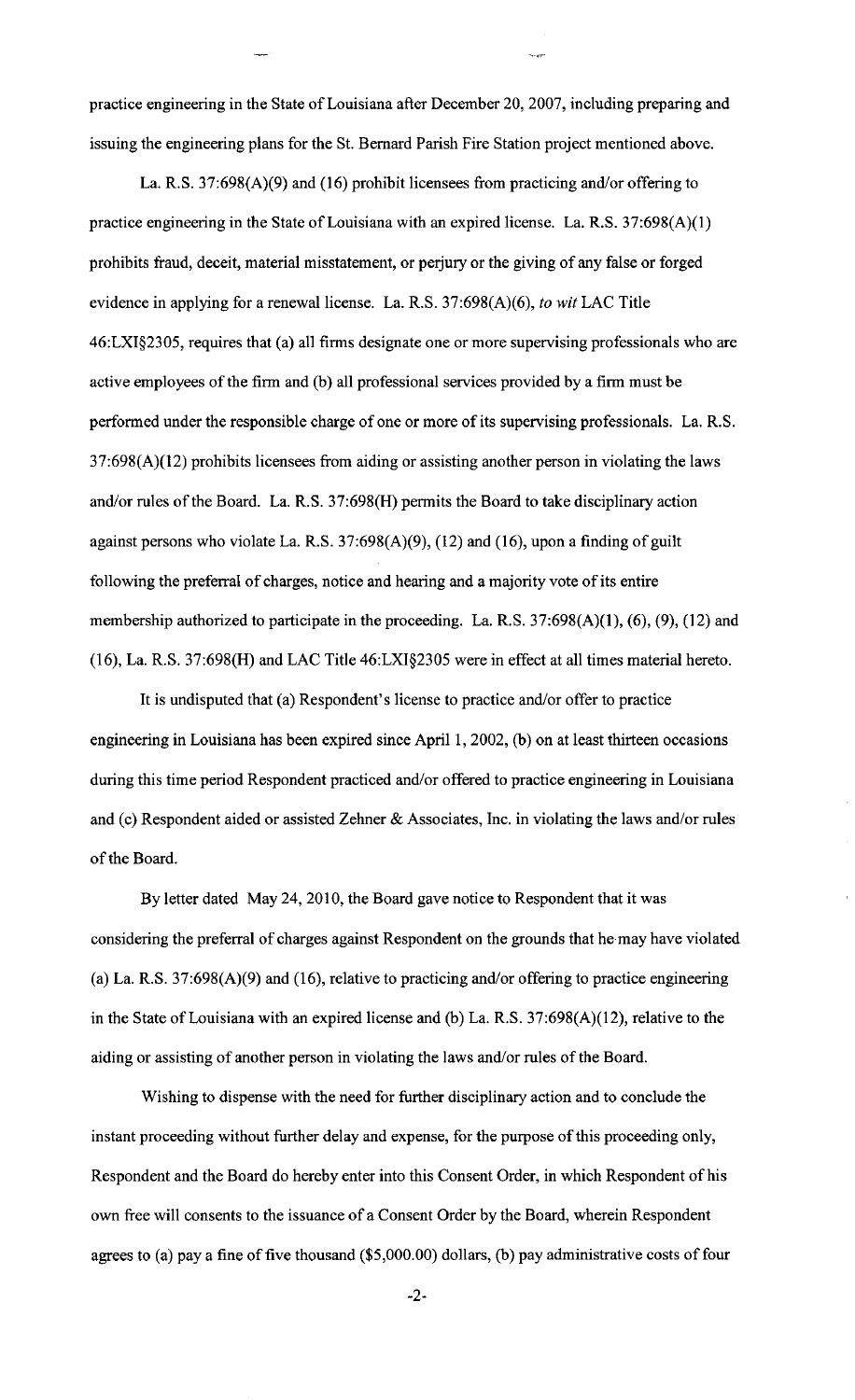hundred thirteen and 88/100 (\$413.88) dollars, (c) immediately cease and desist the practicing of and/or offering to practice engineering in the State of Louisiana until such time as he renews his expired Louisiana professional engineer license, (d) pay past unpaid renewal fees of six hundred forty-five (\$645.00) dollars, (e) successfully complete the Board's online Louisiana Laws and Rules Examination, (f) successfully complete the Board's online Professionalism and Ethics Examination, (g) submit to the Board his up-to-date, complete Professional Development Activity Log with all supporting documentation for the renewal period of April 1, 2008 to March 31, 2010 and (h) the publishing of this Consent Order on the Board's website and a summary of this matter in the Board's official journal, the Louisiana Engineer and Surveyor Journal, and the reporting of this matter to the National Council of Examiners for Engineering and Surveying (NCEES), identifying Respondent by name.

Respondent admits to violations of the referenced statutes and/or rules regarding the practicing or and/or offering to practice engineering in the State of Louisiana with an expired license and the aiding or assisting of another person in violating the laws and/or rules of the Board. Respondent acknowledges awareness of said laws and/or rules and states that he will comply with all applicable laws and rules henceforth. Respondent has been advised of his right to be represented by counsel before the Board and/or to appear at any hearing personally or by counsel and present witnesses and evidence in his own behalf, and he hereby waives this right and his right to appeal; and he states affirmatively that he has been afforded all administrative remedies due him under the law.

Therefore, in consideration of the foregoing and by signing this Consent Order, Respondent does hereby waive his right to a hearing before the Board, to the presenting of evidence and witnesses in his behalf, to Findings of Fact and Conclusions of Law in this case, and to judicial review of this Consent Order.

Respondent hereby represents (a) that he fully understands the meaning and intent of this Consent Order, including but not limited to its final and binding effect, (b) that he has voluntarily entered into this Consent Order and that no other promise or agreement of any kind has been made to or with him by any person whatsoever to cause the execution of this instrument and (c) that the sanctions set forth in this Consent Order do not prevent the Board from taking further

-3-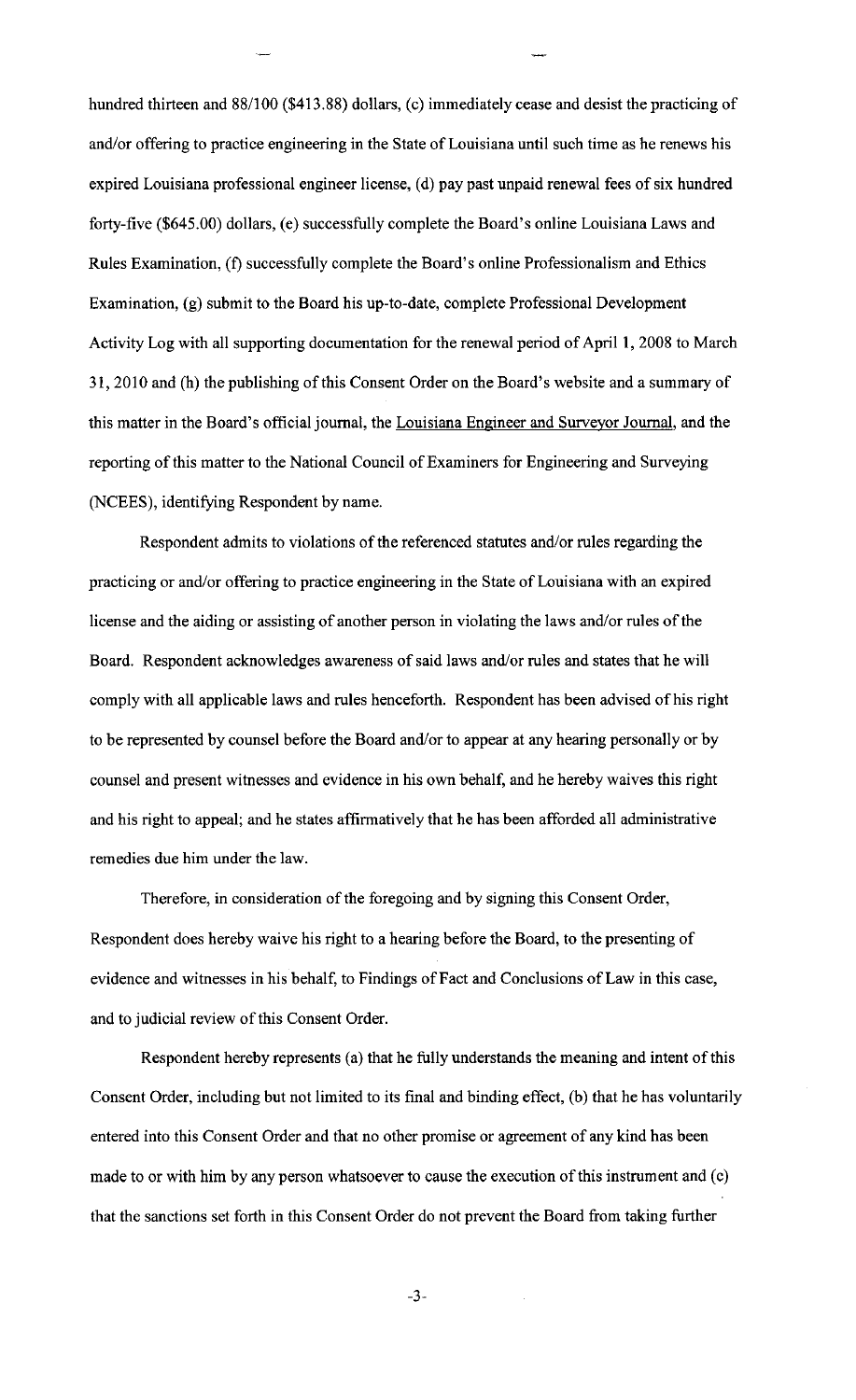disciplinary or enforcement action against Respondent on matters not specifically addressed in this Consent Order.

WHEREFORE, the Louisiana Professional Engineering and Land Surveying Board and Respondent agree that:

I. Respondent shall pay a fine of five thousand (\$5,000.00) dollars, which shall be tendered to the Board by certified check payable to the Board, due upon the signing of this Consent Order; and

2. Respondent shall pay administrative costs of four hundred thirteen and 88/100 (\$413.88) dollars, which shall be tendered to the Board by certified check payable to the Board, due upon the signing of this Consent Order; and

3. Respondent shall immediately cease and desist the practicing of and/or offering to practice engineering in Louisiana until such time as he renews his expired Louisiana professional engineer license; and

4. Respondent shall pay past unpaid renewal fees of six hundred forty-five (\$645.00) dollars, which shall be tendered to the Board by certified check payable to the Board, due upon the signing of this Consent Order; and

5. Respondent shall successfully complete the Board's online Louisiana Laws and Rules Examination with a score of 90% or higher and return it to the Board within sixty (60) days of the effective date of this Consent Order; and

6. Respondent shall successfully complete the Board's online Professional Ethics Examination with a score of 90% or higher and return it to the Board within sixty (60) days of the effective date of this Consent Order; and

7. Respondent shall submit to the Board his up-to-date, complete Professional Development Activity Log with all supporting documentation for the renewal period of April 1, 2008 to March 31,2010 within thirty (30) days of the effective date of this Consent Order; and

8. This Consent Order shall be published on the Board's website and a summary of this matter shall be printed in the official journal of the Board, the Louisiana Engineer and Surveyor Journal, and reported to the National Council of Examiners for Engineering and Surveying (NCEES), identifying Respondent by name; and

-4-